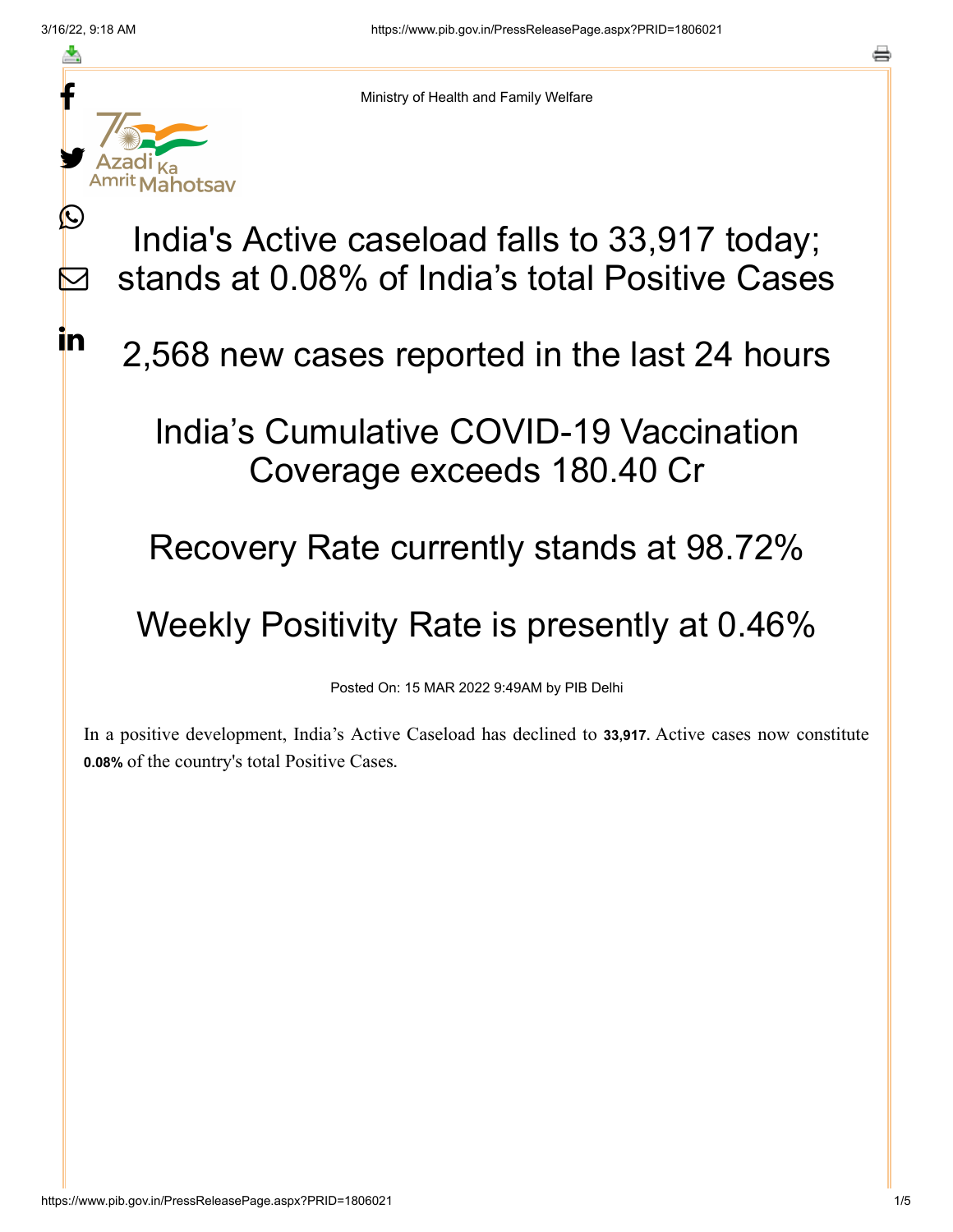3/16/22, 9:18 AM https://www.pib.gov.in/PressReleasePage.aspx?PRID=1806021



Consequently, India's recovery rate stands at **98.72%. 4,722** patients have recovered in the last 24 hours and the cumulative tally of recovered patients (since the beginning of the pandemic) is now at **4,24,46,171.**



**2,568 new cases** were reported in the last 24 hours.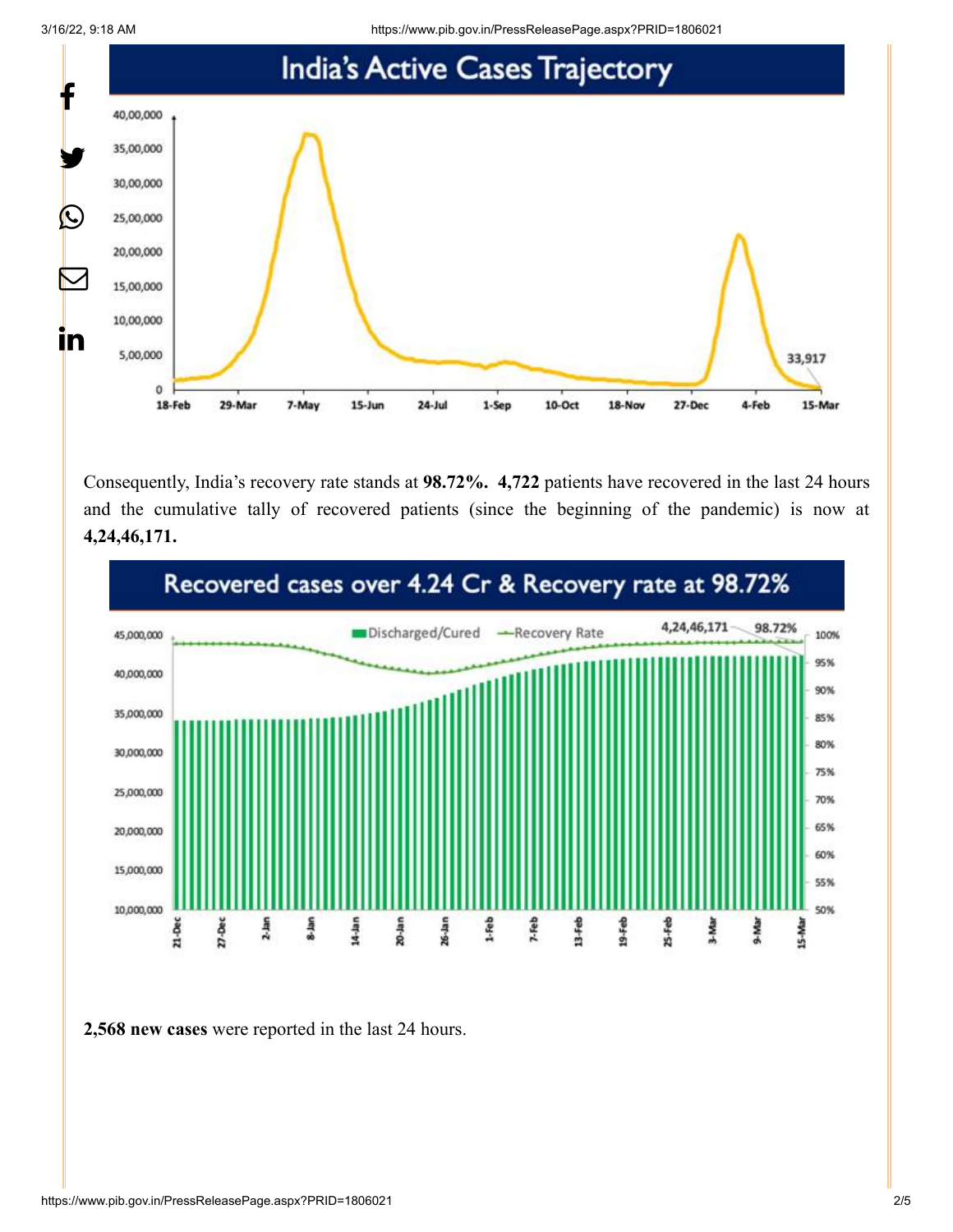

The last 24 hours saw a total of **7,01,773** COVID-19 tests being conducted. India has so far conducted over **77.97 Cr (77,97,54,156**) cumulative tests.

There has been a sustained fall in the weekly and daily Positivity Rates too. **Weekly Positivity Rate** in the country currently **stands at 0.46%** and the **Daily Positivity rate is reported to be 0.37%.**

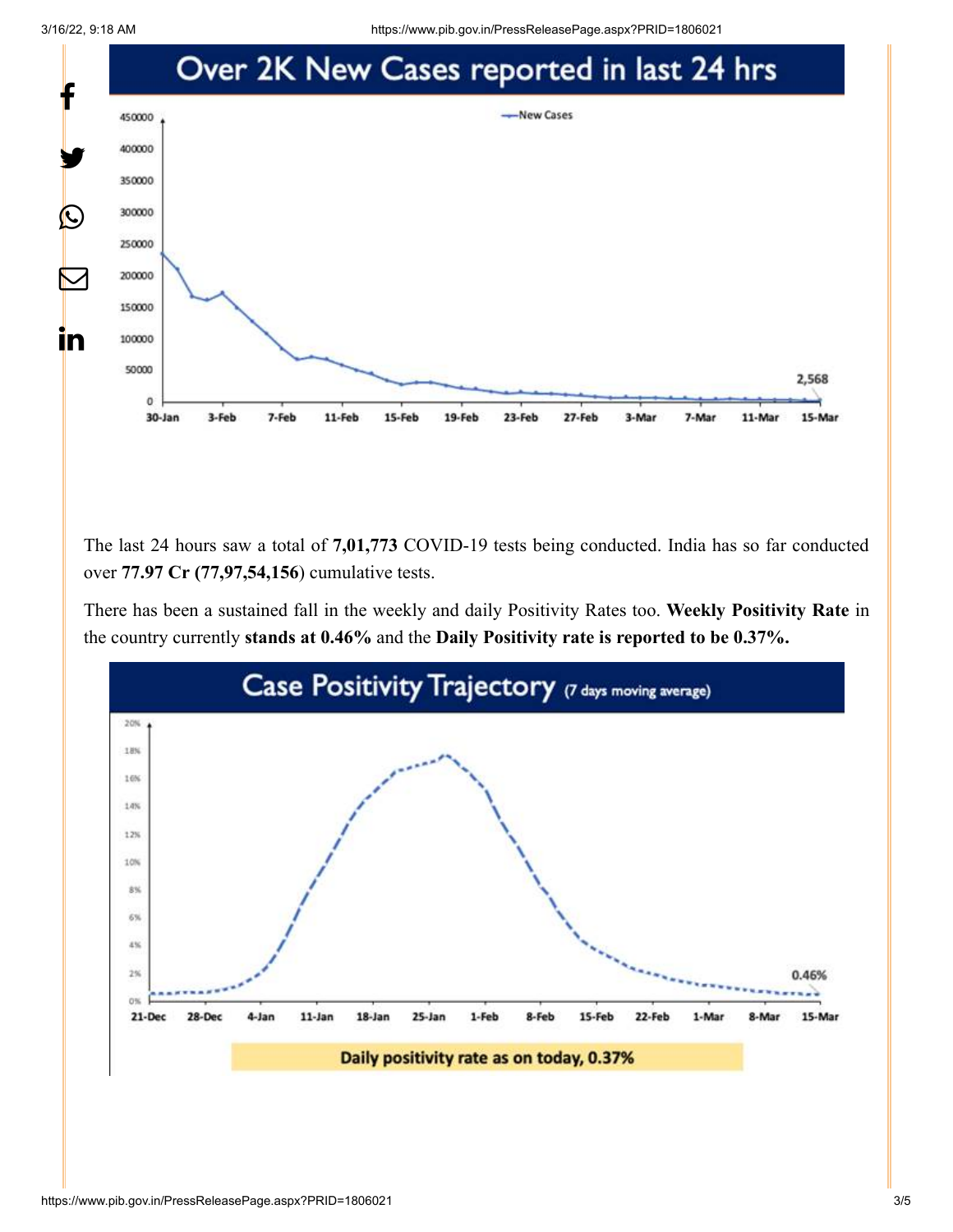On the vaccination front, India's COVID-19 vaccination coverage has exceeded **180.40 Cr**  $(1,80,40,28,891)$  as per provisional reports till 7 am today. This has been achieved through 2,11,52,628 sessions. The break-up of the cumulative figure as per the provisional report till 7 am today include:

| Cumulative Vaccine Dose Coverage |                        |                 |
|----------------------------------|------------------------|-----------------|
| <b>HCWs</b>                      | 1 <sup>st</sup> Dose   | 1,04,02,731     |
|                                  | $2nd$ Dose             | 99,85,923       |
|                                  | <b>Precaution Dose</b> | 43, 21, 775     |
| <b>FLWs</b>                      | 1 <sup>st</sup> Dose   | 1,84,11,615     |
|                                  | $2nd$ Dose             | 1,74,80,218     |
|                                  | <b>Precaution Dose</b> | 65,82,840       |
| Age Group 15-18 years            | 1 <sup>st</sup> Dose   | 5,59,68,909     |
|                                  | $2nd$ Dose             | 3,43,09,111     |
| Age Group 18-44 years            | $1st$ Dose             | 55, 34, 55, 646 |
|                                  | $2nd$ Dose             | 45,64,67,364    |
| Age Group 45-59 years            | 1 <sup>st</sup> Dose   | 20, 25, 55, 219 |
|                                  | $2nd$ Dose             | 18, 30, 29, 983 |
| Over 60 years                    | 1 <sup>st</sup> Dose   | 12,66,05,098    |
|                                  | $2nd$ Dose             | 11,39,94,240    |
|                                  | <b>Precaution Dose</b> | 1,04,58,219     |
| <b>Precaution Dose</b>           |                        | 2,13,62,834     |